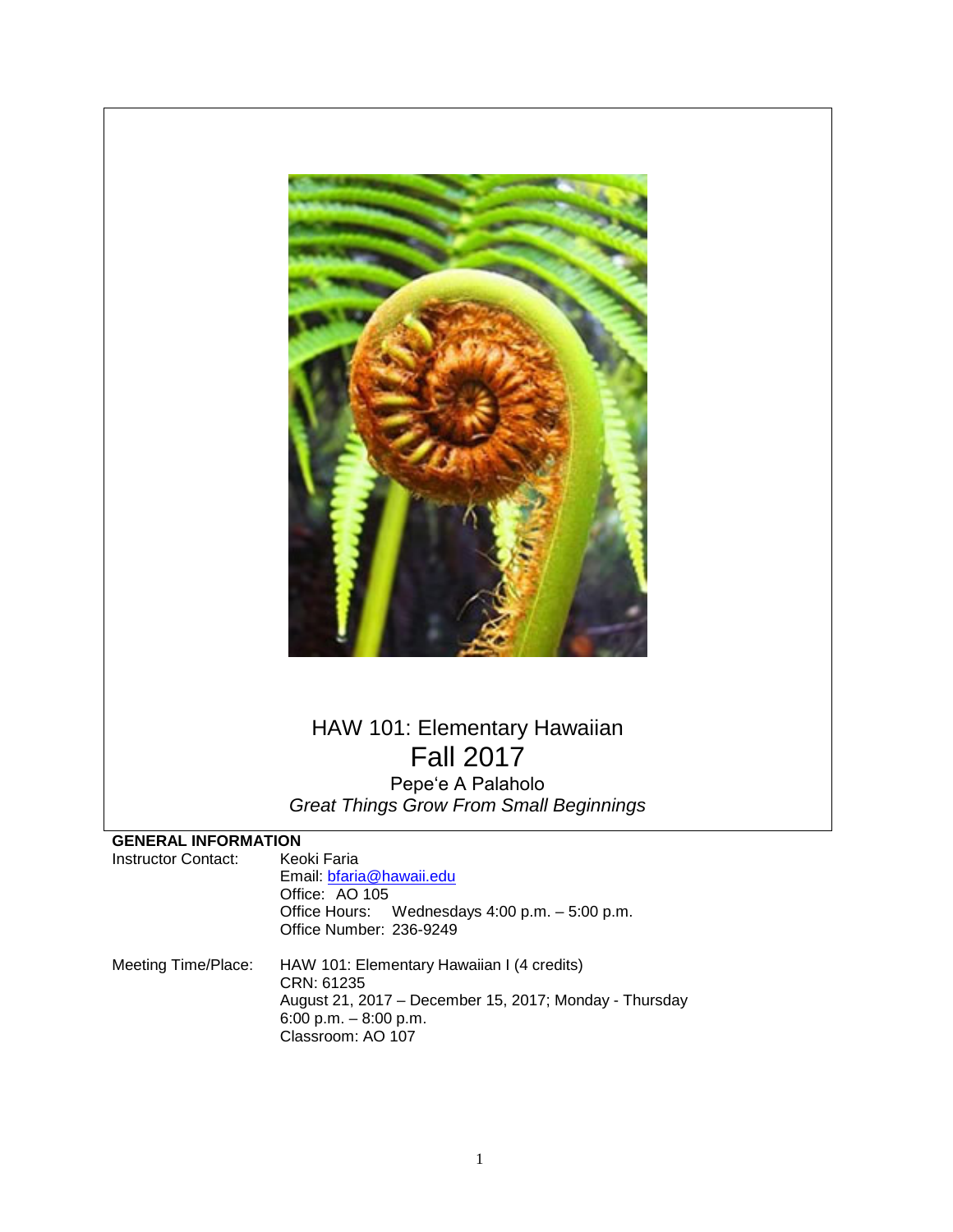#### **Windward Community College Mission Statement**

*Windward Community College is committed to excellence in the liberal arts and career development; we support and challenge individuals to develop skills, fulfill their potential, enrich their lives, and become contributing, culturally aware members of our community.*

### **Course Description**

An elementary course in the Hawaiian language which focuses on rules of grammar, pattern drills, the building of an adequate vocabulary to facilitate conversation, and reading of selected materials at an elementary level.

This course is designed to help you conceptualize and develop your communication skills in Hawaiian as well as discuss and learn best practices to better your understanding and experience of learning in Hawaiian.

Homework will be given daily and you should review your class work daily. This should take you no longer than an hour.

In order to succeed in this course you will have to attend class regularly, having finished your homework prior to class, and be prepared to use your language skills daily.

#### **Student Learning Outcomes:**

Upon completion of the course, the student will be able to:

- Recognize and reproduce the correct pronunciation of consonants, semivowels, vowels, diphthongs, words and names in Hawaiian.
- Demonstrate the ability to comprehend and respond to basic directions, requests, questions and answers.
- Demonstrate the ability to generate basic phrases and sentences for everyday situations with a vocabulary of 400-500 Hawaiian words, plus idiomatic expressions.
- Demonstrate the ability to read and write Hawaiian sentences at an elementary level on subject matter covered in class.
- Speak Hawaiian with the proper inflection, intonation, and rhythm.

## **Required Reading & Supplies**

- *Hawaiian Dictionary* by Samuel Elbert and Mary Kawena Pukui
- *Ka Lei Haʻaheo: Beginning Hawaiian* by Alberta Pualani Hopkins. University of Hawaii Press, 1992.
- 3 ring binder

#### **Class Conduct**

Computers, iPads, iPods, iPhones, cell phones and other similar electronic devices are not to be used during class time. If you are late please sit near the entrance if possible so as not to disturb the rest of the class. Please refrain from unnecessary chatter, and unless there is a class party or you are planning to feed the entire class, there will be no eating in class. Special accommodations will be made for special circumstances.

#### **E-café**

eCafe evaluations are valued by Windward Community College. Students are strongly encouraged to complete eCafe evaluations for classes. Please note that student responses are anonymous and are not made available to instructors until after grades are posted.

#### **Disabilities Accommodation Statement**

If you have a physical, sensory, health, cognitive, or mental health disability that could limit your ability to fully participate in this class, you are encouraged to contact the Disability Specialist Counselor to discuss reasonable accommodations that will help you succeed in this class. Ann Lemke can be reached at 235- 7448, [lemke@hawaii.edu,](mailto:lemke@hawaii.edu) or you may stop by Hale Akoakoa 213 for more information.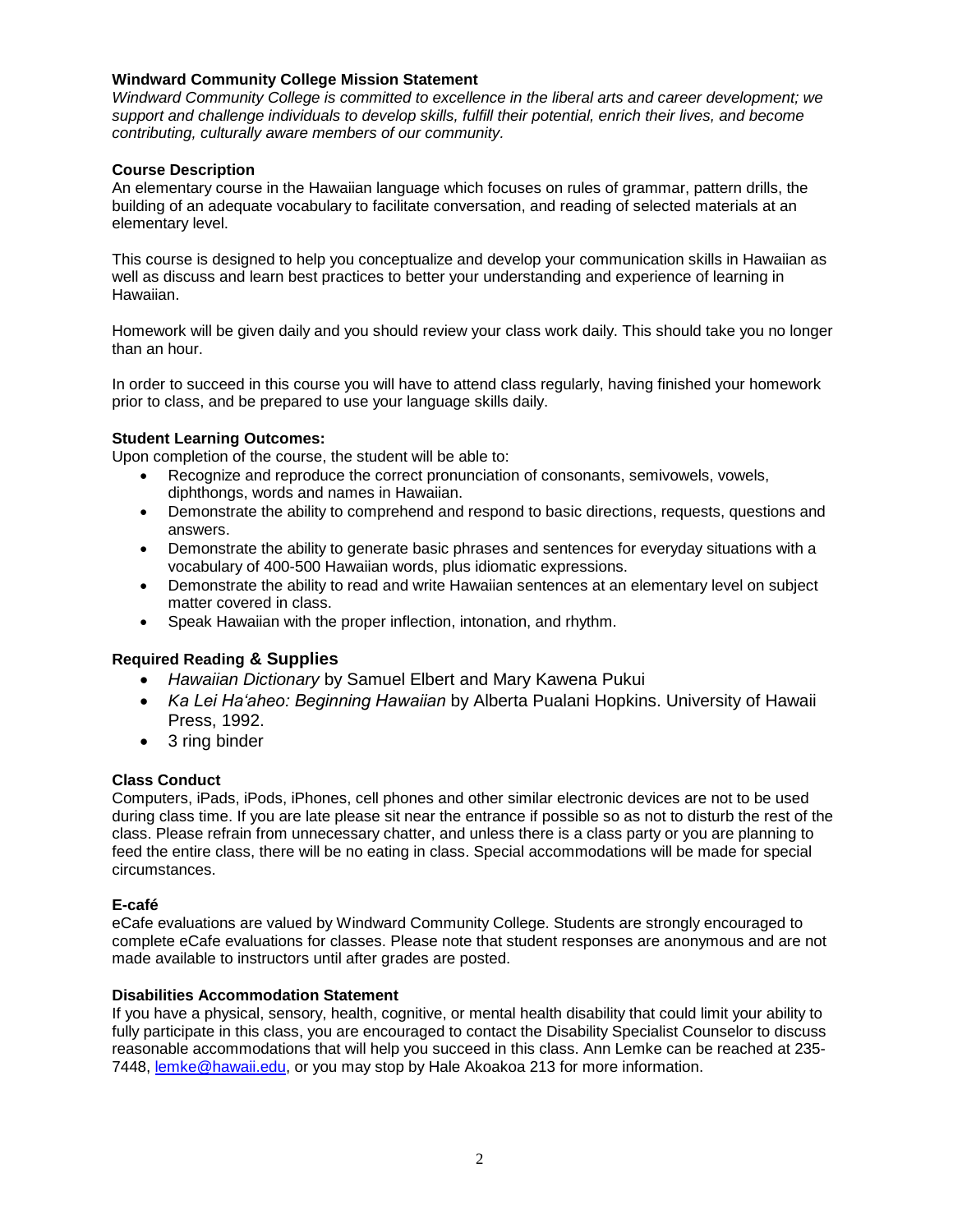## **Course Requirements and Assessment Procedures**

Active participation is the key to success in HAW 101. You are expected to assume a shared responsibility for the content and process of this course. The class is structured to promote success for all participants. Therefore, remember to help one another and make every effort to use Hawaiian in and out of class.

| <b>REQUIREMENTS</b>                                                                                      | <b>DESCRIPTIONS</b>                                                                                                                                                                                                                                                                                                                              | <b>PTS</b> |
|----------------------------------------------------------------------------------------------------------|--------------------------------------------------------------------------------------------------------------------------------------------------------------------------------------------------------------------------------------------------------------------------------------------------------------------------------------------------|------------|
| Class attendance,<br>reflections, and<br>participation                                                   | Prepare for and actively participate in every class session--complete required<br>readings and be prepared for discussion. If, for any unavoidable reasons, you<br>miss a session, it is your responsibility to obtain the missed<br>material/requirements from peers or the instructor. Attendance and participation<br>is recorded as follows: | 90         |
|                                                                                                          | (15 classes x 6 points each)                                                                                                                                                                                                                                                                                                                     |            |
| Ha'awina O Ka Hale                                                                                       | Tardy = $-2$ point. Poor Participation = $-2$ . Absent = $-6$ points.                                                                                                                                                                                                                                                                            |            |
|                                                                                                          | Homework will be given daily, if for for any unavoidable reasons, you miss a<br>session, it is your responsibility to obtain the missed material/requirements from<br>peers or the instructor. Late work will be penalized 10% every day it is late.<br>Homework is recorded as follows.                                                         | 150        |
|                                                                                                          | (5 units x 30 points)                                                                                                                                                                                                                                                                                                                            |            |
| Ha'awina Ho'olohe                                                                                        | Ha'awina Ho'olohe are assignments that require you to listen, transcribe,<br>answer questions and / or translate.                                                                                                                                                                                                                                | 60         |
|                                                                                                          | $(2 \text{ Ha}'$ awina Ho'olohe x 30 = 60)                                                                                                                                                                                                                                                                                                       |            |
| Assessments                                                                                              | Assessments will test fluency, accuracy, communicative efficiency &<br>comprehension both written and orally and will be given at the end of each unit.<br>Points for the assessments are as follows:                                                                                                                                            | 150        |
|                                                                                                          | (5 unit assessments $x$ 30 = 100)                                                                                                                                                                                                                                                                                                                |            |
| <b>Final Exam</b>                                                                                        | The final exam will be Monday December 1, 10:00 a.m. $-$ 12:00 p.m.                                                                                                                                                                                                                                                                              | 100        |
| <b>Extra Credits</b>                                                                                     | There will be opportunities for extra credit work throughout the semester. These<br>events must be connected to your development in Hawaiian language, and<br>must be confirmed by the instructor prior to the event. You may earn a<br>maximum of forty (40) extra credits.                                                                     | 40         |
|                                                                                                          | <b>TOTAL POINTS</b>                                                                                                                                                                                                                                                                                                                              | 500        |
| <b>PLEASE NOTE: ALL</b> course requirements must be submitted by the due dates. Your final grade for the |                                                                                                                                                                                                                                                                                                                                                  |            |
| course will be based on your total number of points:                                                     |                                                                                                                                                                                                                                                                                                                                                  |            |
| 90% - 100% A<br>$\circ$                                                                                  |                                                                                                                                                                                                                                                                                                                                                  |            |
| 80% - 89%<br>$\circ$                                                                                     | B                                                                                                                                                                                                                                                                                                                                                |            |
| 70% - 79%<br>$\circ$                                                                                     | $\mathsf{C}$                                                                                                                                                                                                                                                                                                                                     |            |
| 60% - 69%<br>$\circ$<br>0% - 59%<br>$\Omega$                                                             | D<br>F                                                                                                                                                                                                                                                                                                                                           |            |
|                                                                                                          |                                                                                                                                                                                                                                                                                                                                                  |            |